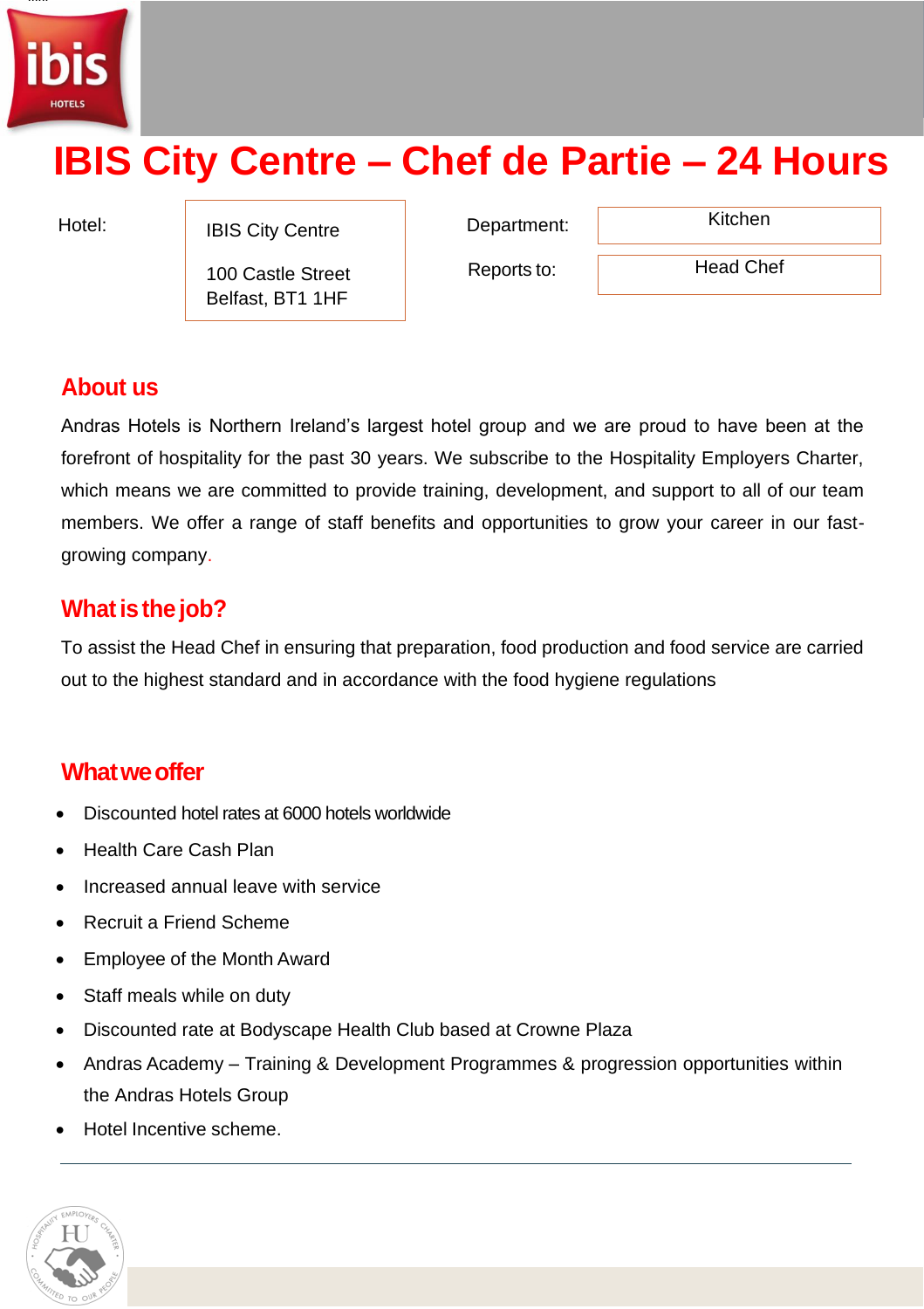# **Your day to day**

- Managing the general day to day running of their section
- Good understanding of HACCP/COSHH
- General cost and quality control for both incoming and outgoing goods
- Ensure that temperature readings are taken on a daily basis and taken accurately
- Ensure that all kitchen equipment, fixtures, and fittings are in good working order and to ensure that no item of equipment is misused
- Ensure all cleaning schedules are adhered to and hygiene checked daily
- Ensure that all food served from their section is the required standard highlighted in the menu specification
- Carry out company's relations policy and to communicate hotel services to guests
- Wear clean, suitable uniform
- Ensure a high standard of personal hygiene and grooming
- Upkeep of the equal opportunities policy to ensure that there is a neutral working environment
- Participate in any training and personnel exercises designed to improve standards and performance
- Work in accordance with standard procedures within each department
- Keep staff/work areas tidy, safe and report any hazard, accident, loss, or damage to management and observe all requirements under Health & Safety at Work act (1989)

## **Whatweneedfrom you**

#### **Essential:**

• Experience within food cooking role

#### **Desirable:**

- Experience within the Hospitality Industry as a Chef
- NVQ Level 2 Food Preparation and Cooking
- Advanced Food Hygiene Certificate